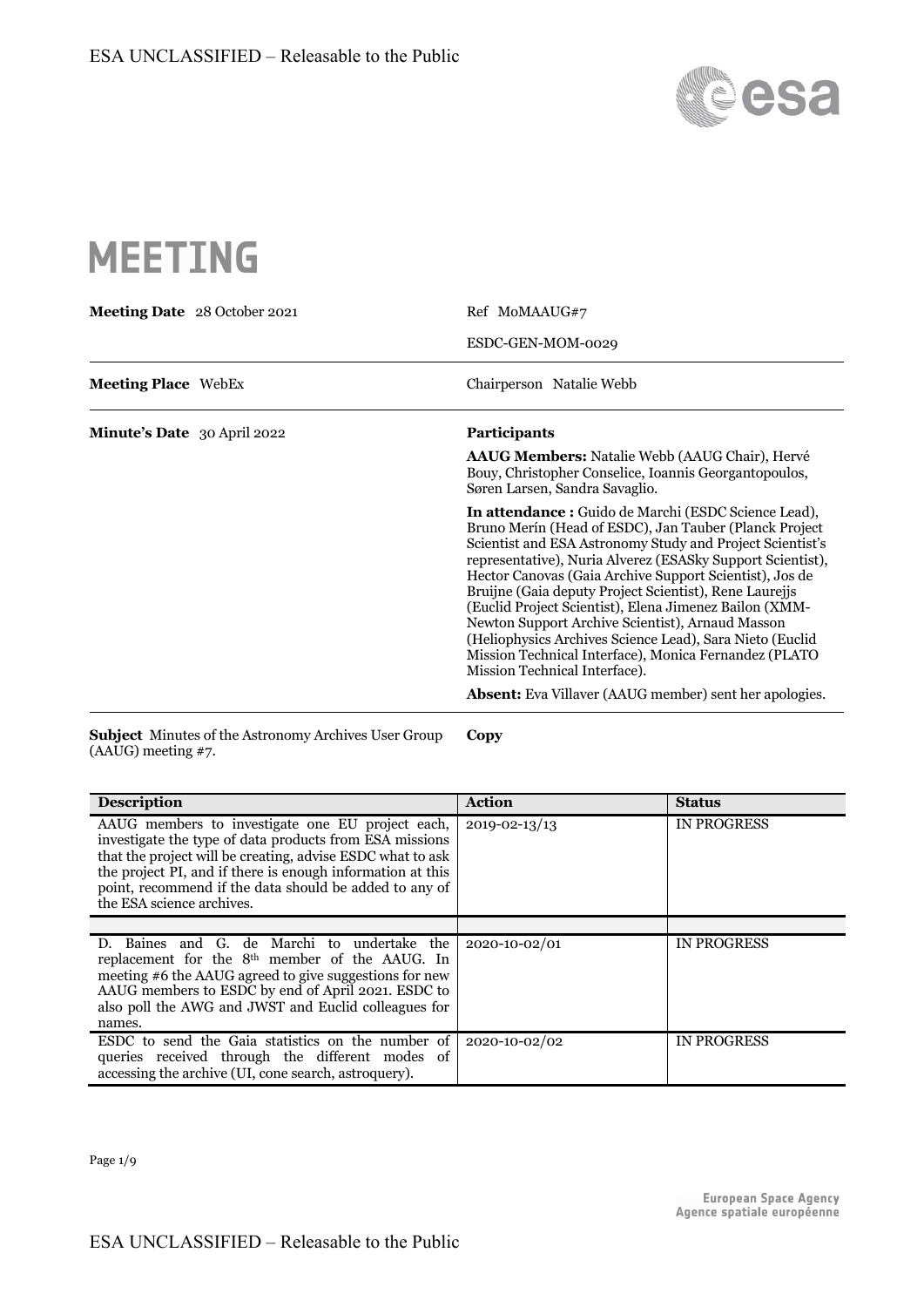

| <b>Description</b>                                                                                                                                                                                                 | <b>Action</b> | <b>Status</b>      |
|--------------------------------------------------------------------------------------------------------------------------------------------------------------------------------------------------------------------|---------------|--------------------|
| ESDC to begin contacting the PIs of the identified EU<br>projects to gauge their interest in ESA preserving their<br>project data.                                                                                 | 2020-10-02/06 | <b>IN PROGRESS</b> |
|                                                                                                                                                                                                                    |               |                    |
| AAUG members to poll their communities before each<br>AAUG meeting for any feedback, suggestions, comments<br>that they would like to be raised in the upcoming<br>meeting.                                        | 2021-04-14/01 | <b>CLOSED</b>      |
| N. Webb to gather and contact the astronomy lists for<br>ESA countries that do not have an AAUG member<br>representative and poll these communities for any<br>feedback to be raised in the upcoming AAUG meeting. | 2021-04-14/02 | <b>CLOSED</b>      |
| ESDC to also contact the PIs for the five recently<br>identified EU H2020 and FP7 projects (action linked to<br>Action 2020-10-02/06).                                                                             | 2021-04-14/03 | <b>OPEN</b>        |
|                                                                                                                                                                                                                    |               |                    |
| ESDC to report the ESAS ky feedback to the ESAS ky<br>team and to add each them to the ESAS ky backlog.                                                                                                            | 2021-10-28/01 |                    |
| ESDC to circulate a doodle to find dates for the next<br>AAUG meeting, to be held in Spring 2022.                                                                                                                  | 2021-10-28/02 |                    |

Page 2/9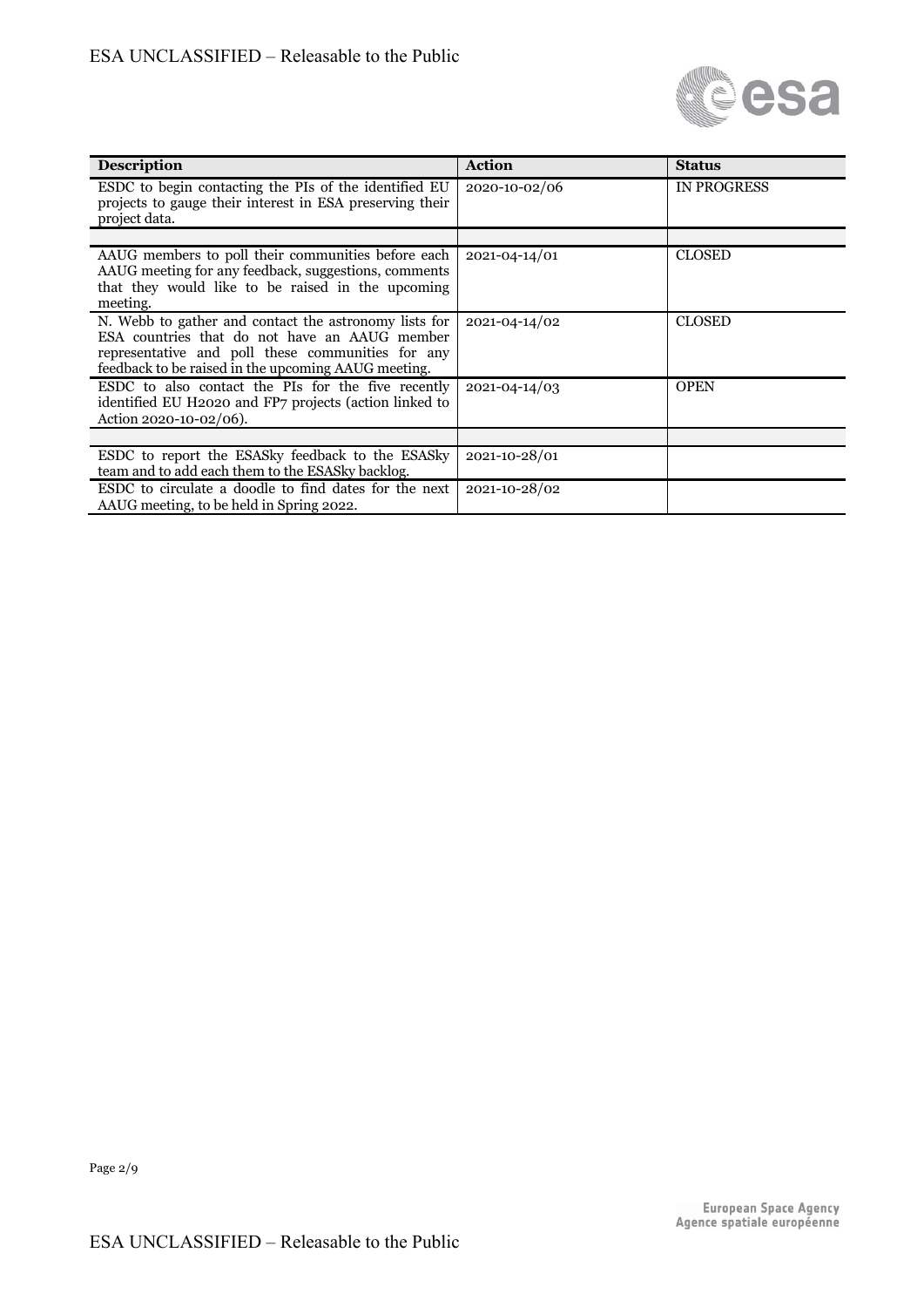

# **WELCOME:**

N. Webb and G. de Marchi opened the meeting on Thursday 28<sup>th</sup> October 2021 by welcoming everyone and summarising the main topics to be discussed during the meeting. The meeting was held as a hybrid meeting, both in person at ESTEC and via telecon due to the global COVID-19 pandemic.

## **ADOPTION OF THE AGENDA:**

The agenda of the meeting was presented and adopted by the AAUG members.

# **REVIEW OF ACTIONS:**

The actions from the previous meeting were reviewed. Five actions remain open. Three of these actions are related to the EU H2020 and FP7 projects. The actions and their status are the following: **Action 2019-02- 13/13**: *AAUG members to investigate one EU project each, investigate the type of data products from ESA missions that the project will be creating, advise ESDC what to ask the project PI, and if there is enough information at this point, recommend if the data should be added to any of the ESA science archives.* This action is in progress and will continue when feedback is received from Action 2020-10-02/06. **Action 2020- 10-02/06**: *ESDC to begin contacting the PIs of the identified EU projects to gauge their interest in ESA preserving their project data.* This action is ongoing and was reported in the previous meeting. **Action 2021-04-14/03**: *ESDC to also contact the PIS for the five recently identified EU H2020 and FP7 projects (action linked to Action 2020-10-02/06).* This action is still open.

The two other open actions have the following status: **Action 2020-10-02/01**: *D. Baines and G. de Marchi to undertake the replacement for the 8th member of the AAUG.* The ESDC are still looking for a replacement. A number of people have been contacted. The AAUG suggest to contact colleagues from the JWST and Euclid missions and to also contact colleagues from other countries not represented in the current board. **Action 2020-10-02/02**: *ESDC to send the Gaia statistics on the number of queries received through the different modes of accessing the archive (UI, cone search, astroquery).* This action is in progress and will be collated by the ESDC Gaia archive team.

Page 3/9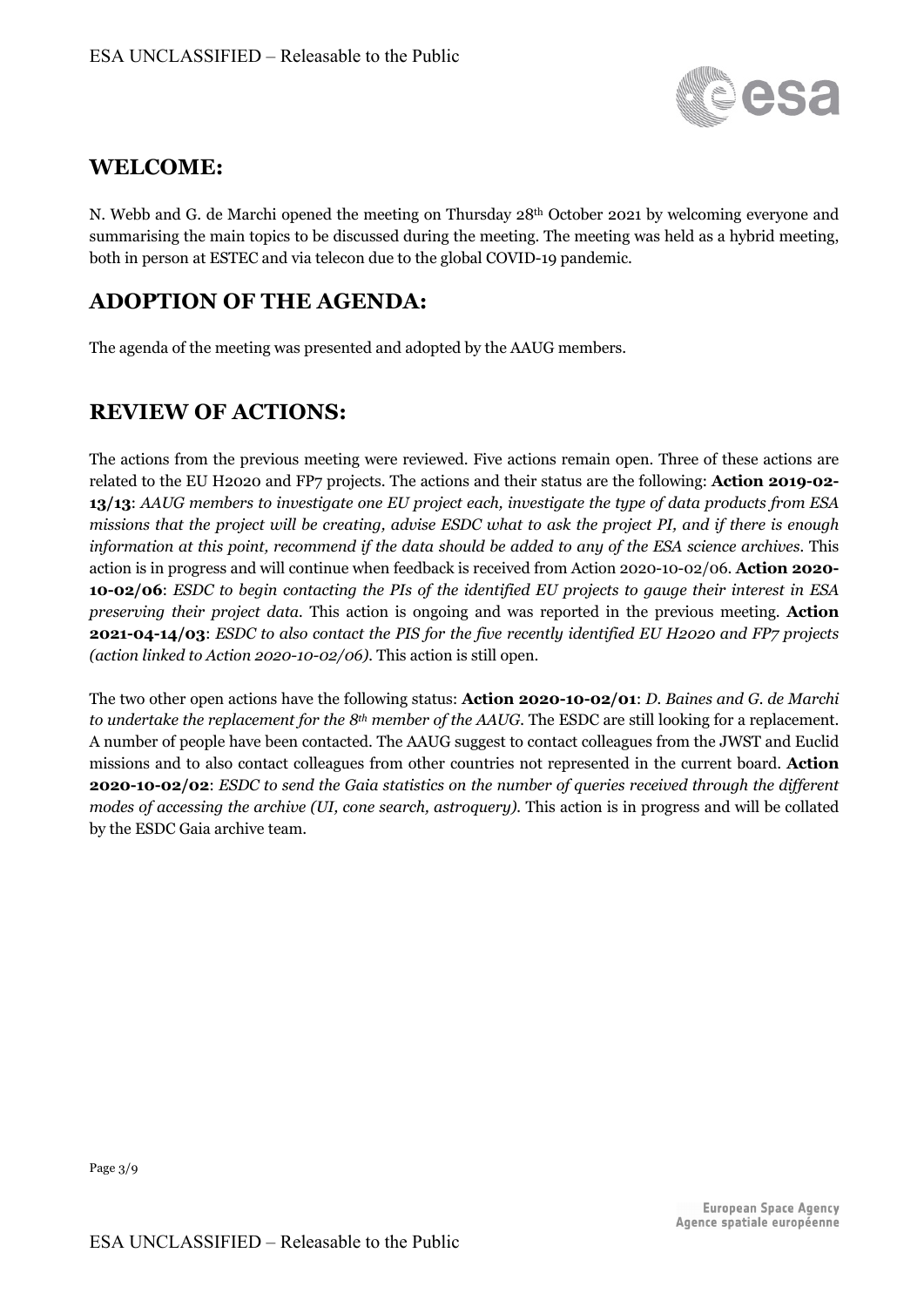

## **PRESENTATIONS:**

The following presentations and discussion sessions were held on 28th October 2022:

- 1. Community feedback collected by User Group members (All)
- 2. Update on Gaia archive and preparation for Data Release 3 (H. Canovas)
- 3. Preliminary analysis of role of "archival" papers across missions (G. de Marchi)
- 4. Demo on ESASky and Multi-Messenger Events (N. Alvarez)
- 5. Archival Research Visitor Programme status (G. de Marchi)
- 6. AOB
- 7. Date and time of next meeting (All)
- 8. Closed session

The slides of the presentations are available on the ESAC Science Data Centre (ESDC) public web site, under the heading Archives User Groups, Astronomy: https://www.cosmos.esa.int/web/esdc/aaug/meeting7.

# **DISCUSSIONS:**

Discussions took place during and after each presentation. This section presents a summary of the discussions and is ordered by the above presentations and sessions list.

#### **1. Community feedback collected by User Group members**

As given in Action 2021-04-14/01, the AAUG members polled their communities before this meeting for any feedback, suggestions and comments that they would like to be raised in this meeting. The feedback was the following:

- The exercise is not only useful for collecting feedback, but also to publicise the ESA Astronomy archives to the community. ESASky is being used as a hub to access different databases, particularly for X-rays.
- One user commented that XMM-Newton Flare-filtered data is not distributed anymore, and it could be useful for science. N. Webb commented that she was also contacted by the user, the data is available in the XSA and she will reply to the user with the details.
- People know well the Archives.
- Feedback from a few Gaia users: most of them are happy with the Archive. The Python interface and Topcat tool are mostly used by younger users (e.g., PhDs, postdocs). Senior scientists use Vizier (it is likely that these users are not too used to ADQL).
- Feedback from a selection of high-energy students: ESASky is very popular among young (PhD) students, they really like it.

Page 4/9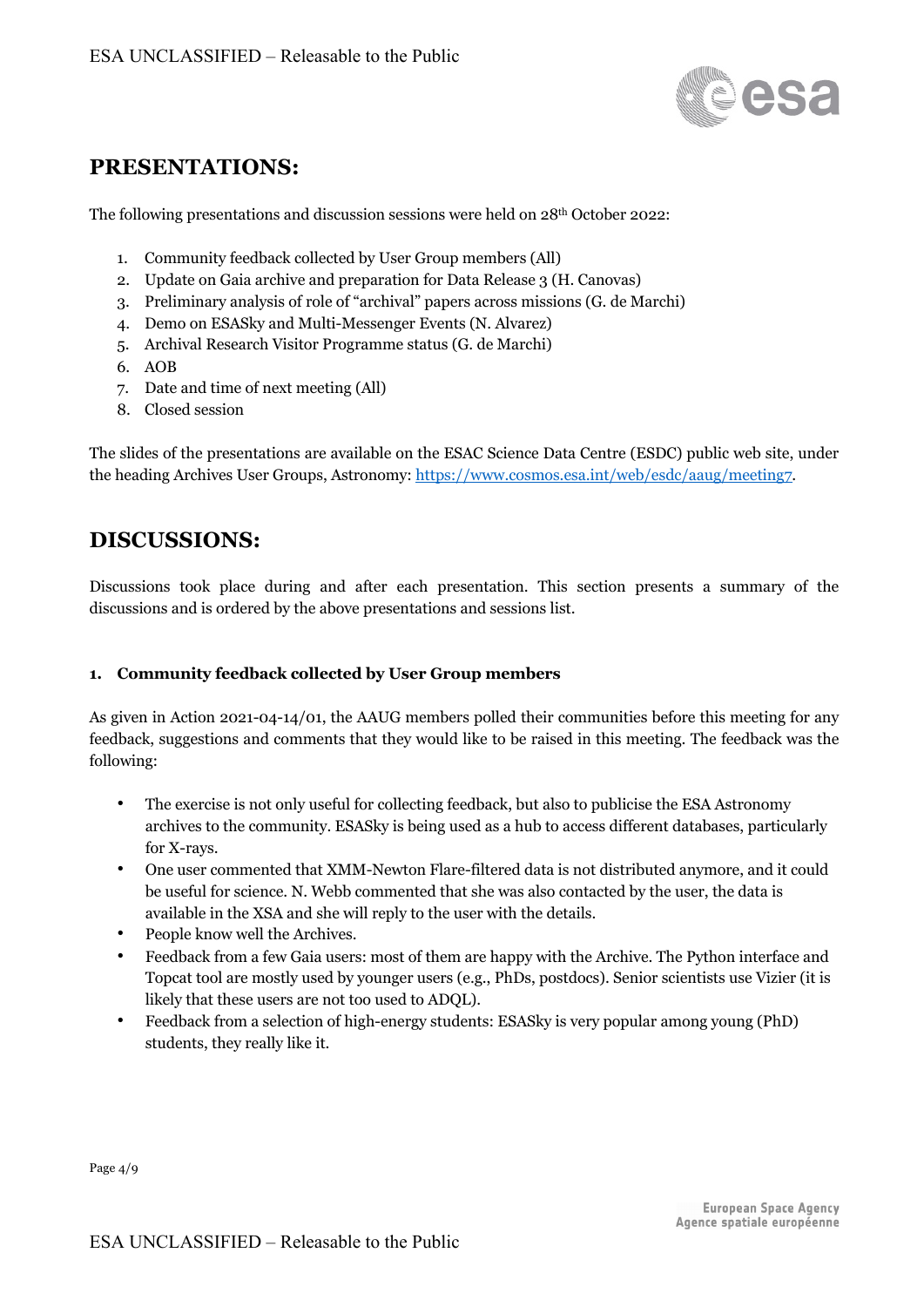

Other members contacted their communities but so far have received no replies. As already mentioned, it was noted that contacting the community is a good exercise to disseminate information about the ESA Astronomy Archives and the AAUG.

## **2. Update on Gaia archive and preparation for Data Release 3**

H. Canovas gave a presentation on the Gaia archive and preparation for Data Release 3. The main discussion points after the presentation were the following:

- A general positive feedback and congratulations about the Gaia Archive was given by the AAUG members.
- The AAUG asked about the possibility of having Datalink products accesible via ESASky.
- Specific questions about DR3 content were asked (e.g., QSO tables).
- The AAUG asked about the possibility of loading external catalogues to the Archive. ESDC replied that the tools are available for that (external TAP search and simple table upload).
- The AAUG asked if the functionalities of the Gaia Archive are being exported to other ESA Archives? See **Recommendation 2021-10-28/04**.

## **3. Preliminary analysis of role of "archival" papers across missions**

G. de Marchi presented his preliminary analysis of the role of "archival" papers across the ESA missions. A discussion followed with the main points:

- The AAUG expected more citations for multi-mission papers.
- A general discussion was held about how to identify archival papers, but no clear conclusion was reached as each Archive/Observatory behaves differently. For example, there is higher pressure to write PI papers from HST data as the PI receives money when a proposal is accepted.
- General concern that missions having their cumulative PI-publications reaching an horizontal growth may be closed.

#### **4. Demo on ESASky and Multi-Messenger Events**

N. Alvarez presented the latest version of ESASky, released on 20th October 2021, that includes new features such as multi-messenger events from gravitational waves. A discussion followed about ESASky, including reporting some bugs, suggesting new features and updates. The following feedback points were given and will be reported to the ESASky team and added to the ESASky backlog for the team to work on (**Action 2021-10- 28/01**):

- Include Vizier into ESASky.
- Before the users are able to do a query, by just copying and pasting, for example, a J0045 number or similar, they have to put the spaces between the hours, minutes and seconds and degrees, minutes and arcseconds. This can be irritating therefore the suggestion is to fix this.

Page 5/9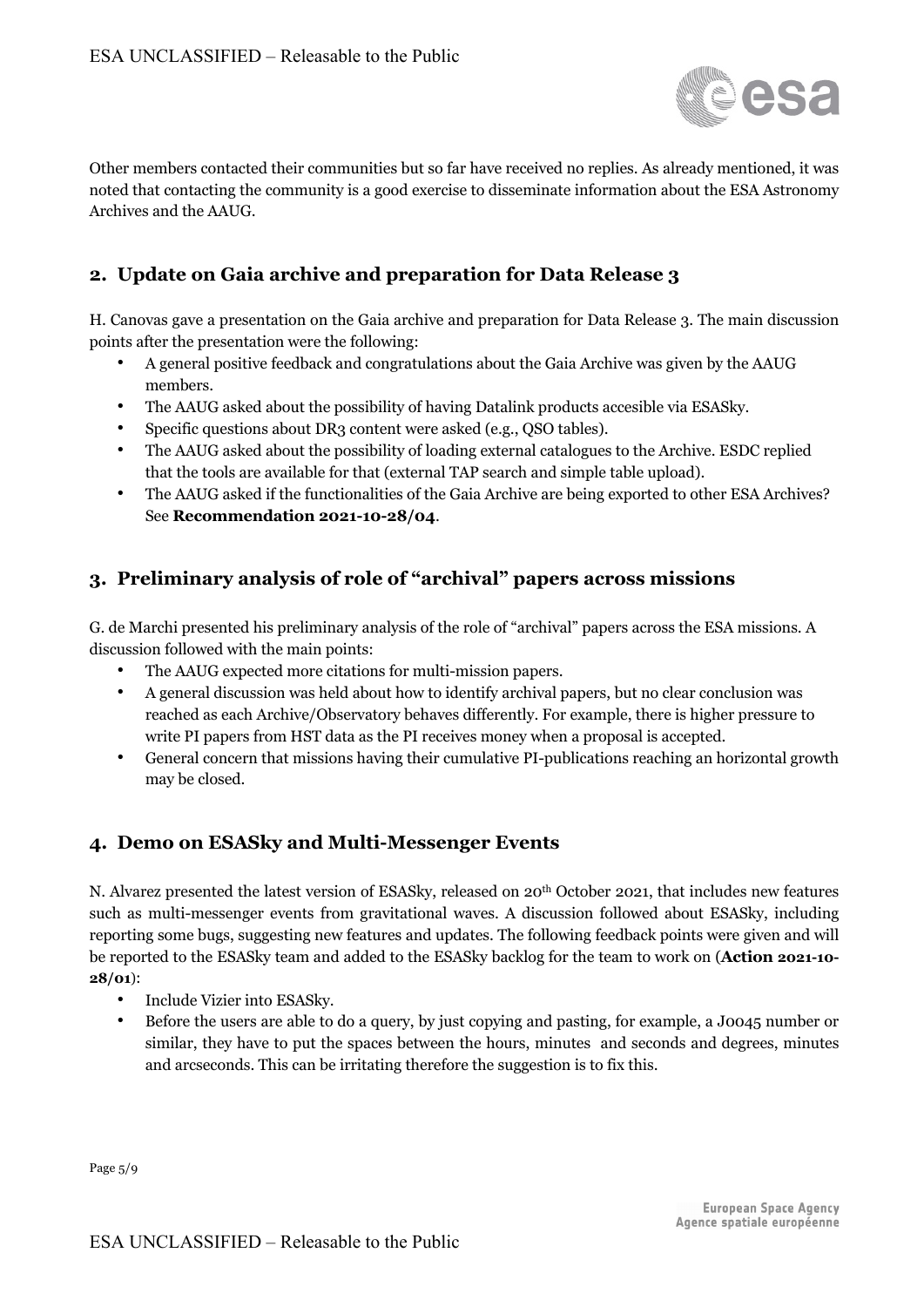

- Include the Swift X-ray telescope point source catalogue (2SXPS).
- There is already an eROSITA public Data Release, it is panchromatic and includes spectroscopic redshift (called eFEDS, 200 square degrees on the sky, around the area of the ATLAS field, includes thousands of sources and it's multi-wavelength because they included the optical data spectroscopic redshifts). The AAUG suggest to start with this release and then add the new one into ESASky. The next release will be the results from the all-sky survey.
- Make a cone search available, and include a column that has the distance of each object from the central coordinates of the search.
- Many people looking for the gravitational wave counterparts do this by looking for variability of an object by comparing images taken at different times. And therefore it would be very nice if users could upload and display their own images on the sky.
- It would be nice to add the HCV catalogue and link to the HCV explorer tool (http://hst.esac.esa.int/hcv-explorer/).
- Make possible to deactivate the purple cross in the centre of the image to take nice screenshots without it.
- Prepare to include data from the SKA and EUCLID in ESASky.
- To encourage users to acknowledge ESASky and the ESA Astronomy Archives, the AAUG suggests that a message could appear on the screen during an ESASky session, reminding users to include the acknowledgement and provide a standard sentence that could be copied and pasted into the publication (see **Recommendation 2021-10-28/03**).

#### **5. Archival Research Visitor Programme status**

G. de Marchi presented a short recap and status about the Archival Research Visitor Programme. The programme aims to increase the scientific return from ESA missions by inviting scientists to ESAC and ESTEC who are interested in pursuing research based on publicly available data in the ESA Space Science Archives. The programme was launched at the beginning of March 2021 and announced through many channels (ESDC newsletter, mission newsletters, professional societies, job registers, space agencies, etc.). The following points were discussed:

- At this moment there are less applications than last time (but the deadline is not yet closed).
- G. de Marchi asked the board if they want to participate in the review process. The AAUG recommended that it continues to involve all of the AAUG members to evaluate the proposals (see **Recommendation 2021-10-28/05)**.
- A discussion on renaming the program to Archival Data visitor program. Following these suggestions, the AAUG then recommended retaining the original name which they felt communicates the aim of the programme in a succinct and clear manner (see **Recommendation 2021-10- 28/01**).

Page 6/9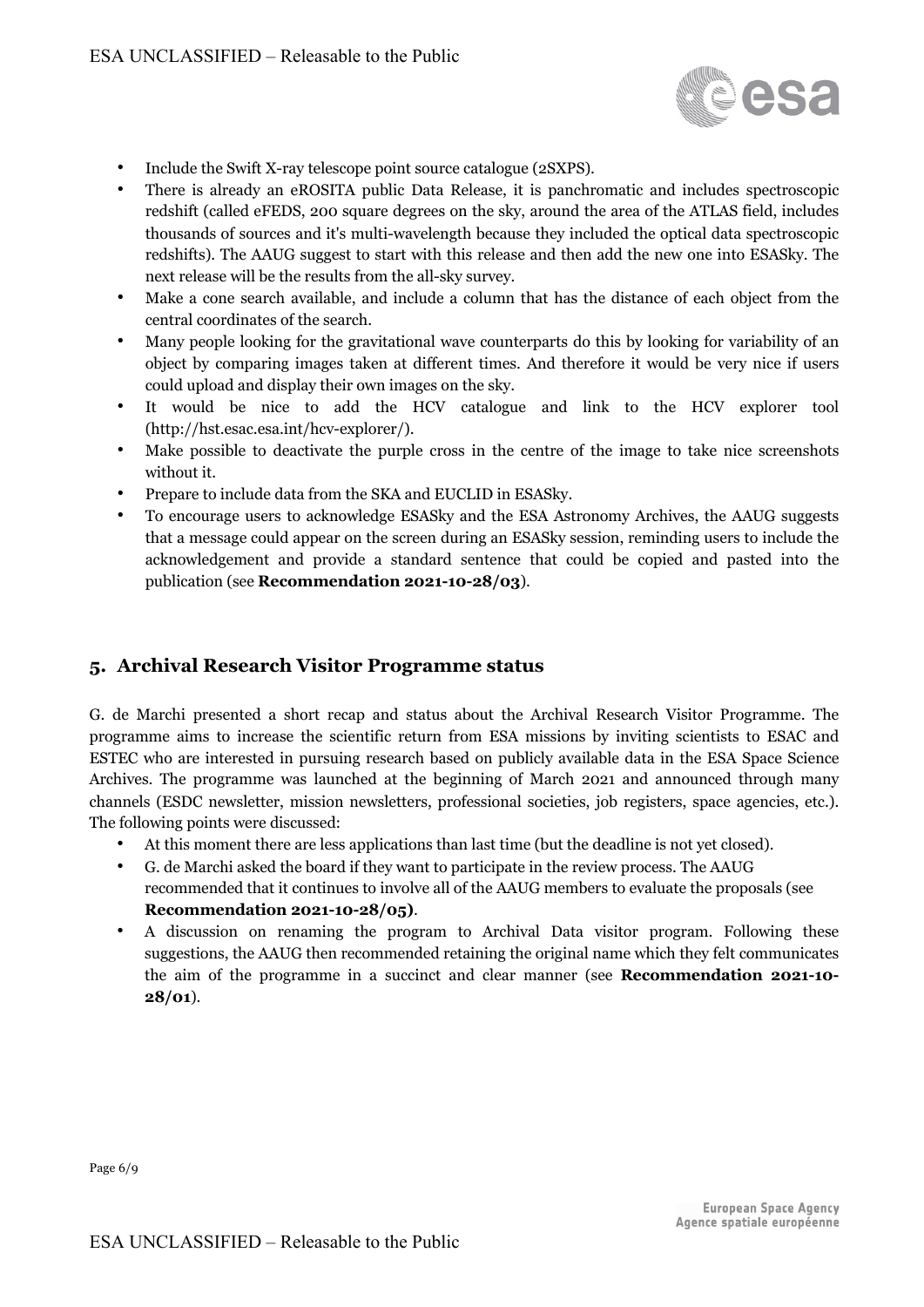

#### **6. AOB**

B. Merin presented a slide with questions to the AAUG members on external satisfaction metrics for the ESA Science Archives. The presented ideas are, for logged -in users, to send a post session message to ask for their specific feedback. And for non-logged-in users, possibly offer a five-star rating function and feedback box after downloading data. The AAUG responded that a feedback button is a nice option (as is offered in ESASky) and they prefer this over sending emails to logged-in users. The AAUG also noted that the five-star rating function seems doable and low invasive. Plus, there could be an option to provide more feedback, for users who wish to do this, and if the ESDC have specific questions they want to ask the users, they could provide them there.

N. Webb suggested, related to this, that it may be time to start thinking about sending a new survey to the community.

## **7. Date and time of next meeting**

May 2022 appeared to be the best month for the next meeting. It was agreed that a doodle will be sent to the AAUG and ESDC members by the end of the week to fix the dates for the next meeting (**Action 2021-10- 28/02**). It was mentioned that there is also the possibility to hold the meeting in person at an AAUG member institute, possibly Toulouse for a future meeting.

Page 7/9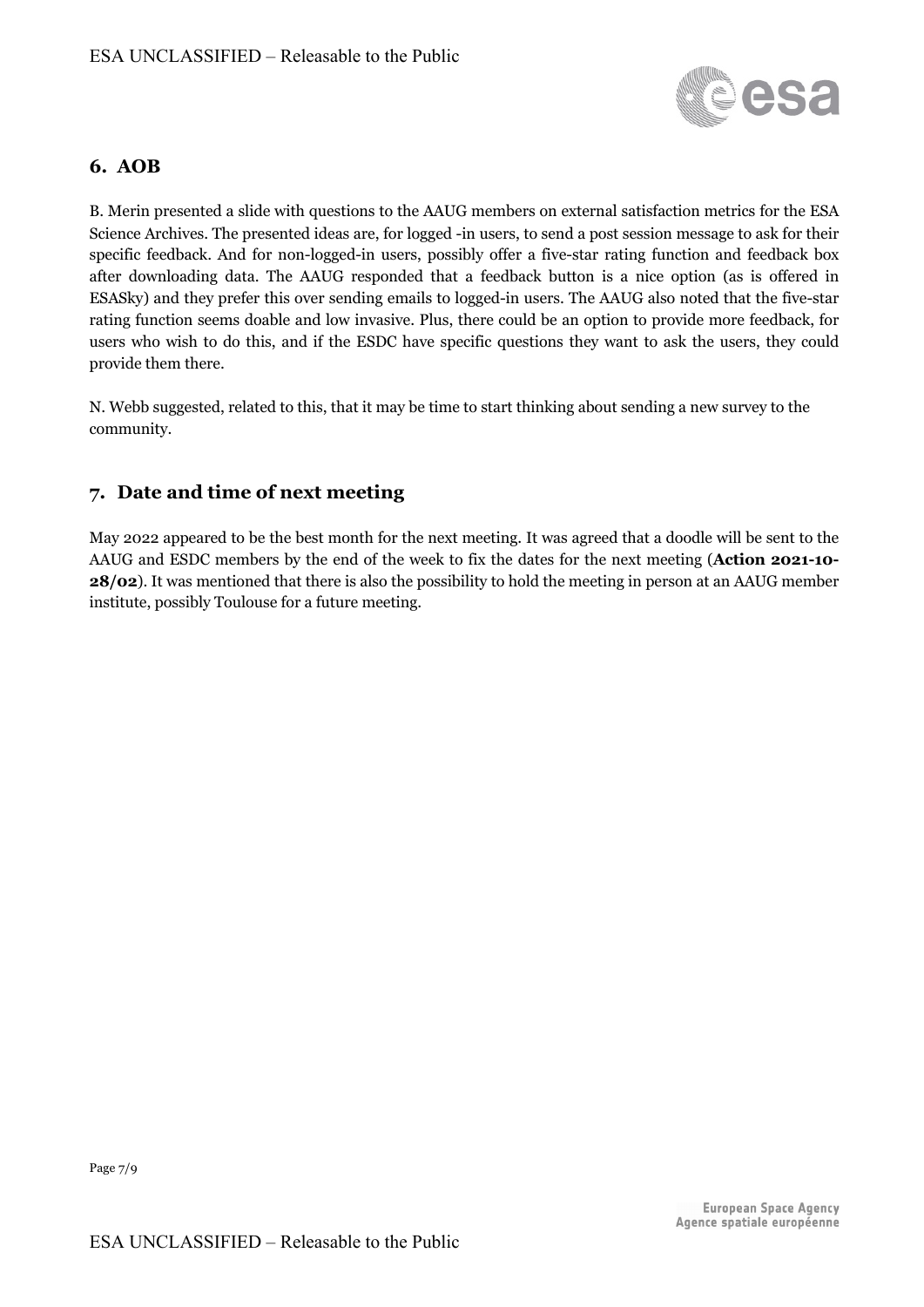

## **RECOMMENDATIONS**

The following recommendations were formulated by the AAUG:

## *The Archival Research Visitor Programme*

**Recommendation 2021-10-28/01:** The Archival Research Visitor Programme has proved to be a great success, with many, high quality proposals submitted for the first round, promising excellent science and raising the profile and knowledge of the ESA archives. Following suggestions to change the name of this programme, the AAUG recommends retaining the original name which they felt communicates the aim of the programme in a succinct and clear manner. Further, changing the name at this stage, after the programme has started to gain visibility, may lead to unnecessary confusion.

**Recommendation 2021-10-28/02:** A second recommendation with regards to the Archival Research Visitor Programme concerns those that can apply. Currently this is limited to ESA member states and collaborating countries. One of the major advantages of this programme is that it both raises the profile and the knowledge of the ESA archives. There is a distinct advantage to allowing people from all countries to apply for this programme, as it will publicise the archives more widely and will foster excellence by enlarging the number of applications. For this reason, the AAUG is in favour of allocating up to one excellent and highly ranked programme from a non-member state, each round. Further, it would be worth investigating if other outstanding proposals emanating from non-member states could also be funded through other programmes, such as the Faculty Visitor Programme.

## *Ongoing Developments of ESASky*

**Recommendation 2021-10-28/03:** ESA Sky continues to go from strength to strength in providing an excellent interface to the ESA archives and other multi-wavelength and multi-messenger data. This is a great boost for publicising the archives and getting scientists to maximise the return from the ESA missions. The AAUG congratulates the authors of ESA Sky for the superb work carried out to date and the exciting roadmap that has been put into place. It is clear from the large amount of users, that ESA Sky is widely used and is a very valuable resource, for scientists and the public alike. The intense usage of this resource should be translated into an increased number of acknowledgements in papers and presentations. To encourage users to acknowledge ESA Sky and the ESA Astronomy Archives, the AAUG suggests that a message could appear on the screen during an ESA Sky session, reminding users to include the acknowledgement and provide a standard sentence that could be copied and pasted into the publication.

## *Archive development*

**Recommendation 2021-10-28/04**: The AAUG congratulates the ESDC on the excellent development that has gone into the Gaia archive which will allow users to fully exploit all of the current and upcoming Gaia

Page 8/9